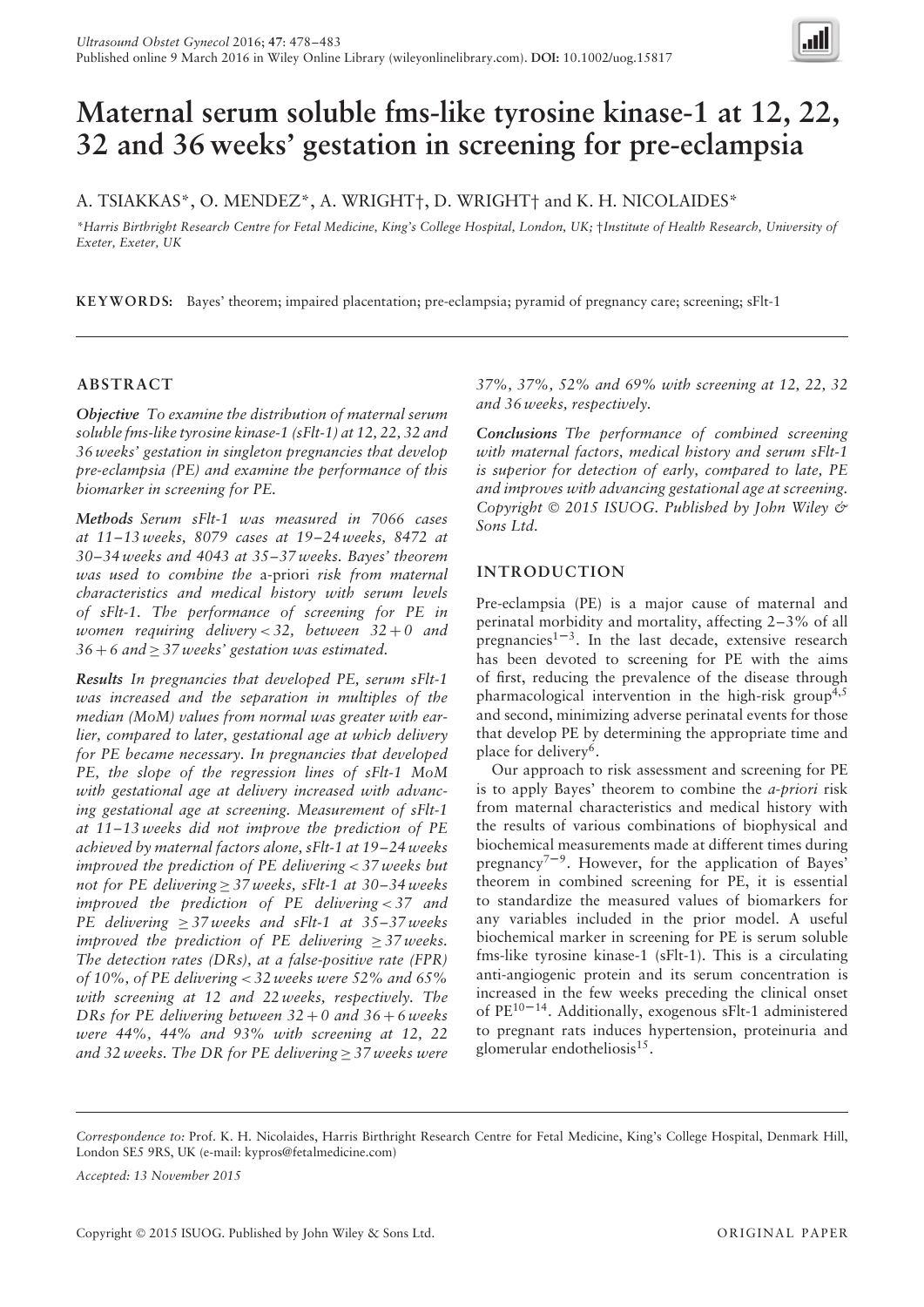The objectives of this study were first, to present the distribution of serum sFlt-1 values at  $11-13$ ,  $19-24$ ,  $30-34$ and 35–37 weeks' gestation in pregnancies that develop PE, and second, examine the performance of screening for PE by serum sFlt-1 at these stages in pregnancy.

## **METHODS**

#### **Study population**

The data for this study were derived from prospective screening for adverse obstetric outcomes in women attending three routine hospital visits at King's College Hospital, University College London Hospital and Medway Maritime Hospital, UK, between November 2011 and December 2014. In the first visit, at  $11+0$  to  $13+6$  weeks' gestation, we recorded maternal characteristics and medical history and performed combined screening for aneuploidies. The second visit, at  $19 + 0$  to  $24 + 6$  weeks' gestation, and third visit, initially at  $30+0$  to  $34 + 6$  weeks and subsequently at  $35 + 0$  to  $37 + 6$  weeks, included ultrasound examination of the fetal anatomy and estimation of fetal size from measurement of fetal head circumference, abdominal circumference and femur length. Gestational age was determined by the measurement of fetal crown–rump length at 11–13 weeks or the fetal head circumference at  $19-24$  weeks<sup>16,17</sup>.

Written informed consent was obtained from the women agreeing to participate in a study on adverse pregnancy outcome, which was approved by the ethics committee of each participating hospital. The inclusion criteria for this study were singleton pregnancy delivering a phenotypically normal live birth or stillbirth at  $\geq$  24 weeks' gestation. Pregnancies with aneuploidies or major fetal abnormalities, and those ending in termination, miscarriage or fetal death before 24 weeks were excluded.

#### **Patient characteristics**

Patient characteristics that were recorded included maternal age, racial origin (Caucasian, Afro-Caribbean, South Asian, East Asian and mixed), method of conception (spontaneous/assisted conception requiring the use of ovulation drugs/*in-vitro* fertilization), cigarette smoking during pregnancy, medical history of chronic hypertension, diabetes mellitus, systemic lupus erythematosus or antiphospholipid syndrome, family history of PE in the mother of the patient and obstetric history including parity (parous/nulliparous if no previous pregnancy at or after 24 weeks), previous pregnancy with PE, gestational age at delivery and birth weight of the neonate in the last pregnancy and interval in years between birth of the last child and estimated date of conception of the current pregnancy. Maternal height was measured at the first visit and weight at each visit.

## **Measurement of maternal serum sFlt-1**

Of the patients included in the study, maternal serum sFlt-1 was measured at each visit by an automated

biochemical analyzer within 10 min of blood sampling (Cobas e411 system, Roche Diagnostics, Penzberg, Germany).

#### **Outcome measures**

Data on pregnancy outcome were collected from the hospital maternity records or the general medical practitioners of the women. The obstetric records of all women with pre-existing or pregnancy-associated hypertension were examined to determine if the condition was PE, as defined by the International Society for the Study of Hypertension in Pregnancy<sup>18</sup>. The outcome measures for this study were PE delivering *<* 32, between  $32 + 0$  and  $36 + 6$ ,  $< 37$  and  $\geq 37$  weeks' gestation.

#### **Statistical analysis**

## *Competing-risks model*

The distribution of gestational age at delivery with PE was defined by two components: the prior distribution based on maternal characteristics<sup>7</sup> and the distribution of sFlt-1 multiples of the median (MoM) values with gestational age at delivery in pregnancies affected by PE. The values of sFlt-1 were  $log_{10}$  transformed to achieve homogeneity of variance and approximate Gaussian distributional form. Each measured value in the unaffected and PE pregnancies was expressed as a MoM, adjusting for those characteristics found to provide a substantive contribution to the log10 transformed value; these included gestational age, maternal weight, racial origin, cigarette smoking, birth-weight *Z*-score of the neonate in the previous pregnancy and interpregnancy interval<sup>19</sup>. In the PE group, regression analysis demonstrated that the log<sub>10</sub> MoM sFlt-1 changed linearly with gestational age at delivery and this linear relationship was assumed to continue until the mean  $log_{10}$  MoM reached zero, beyond which the mean was taken as zero. The point at which the mean  $log_{10}$ MoM reached zero was determined by the method of least squares. Standard errors were obtained by bootstrapping. Risks of PE were obtained by applying Bayes' theorem to derive the posterior distribution of gestational age at delivery with PE from maternal factors' specific prior distribution<sup>7</sup> and the likelihood function of serum sFlt-1. The likelihood function comprises the regression of  $log_{10}$  MoM sFlt-1 on gestational age at delivery with PE.

## *Model-based estimates of screening performance using Bayes' theorem*

To provide model-based estimates of screening performance, the following procedure was adopted. First, we obtained the dataset of 123 406 singleton pregnancies, including 2748 (2.2%) with PE, which were previously used to develop a model for PE based on maternal demographic characteristics and medical history<sup>7,20</sup>. Second, for each of the records, sFlt-1 MoM values were simulated from the fitted multivariate Gaussian distribution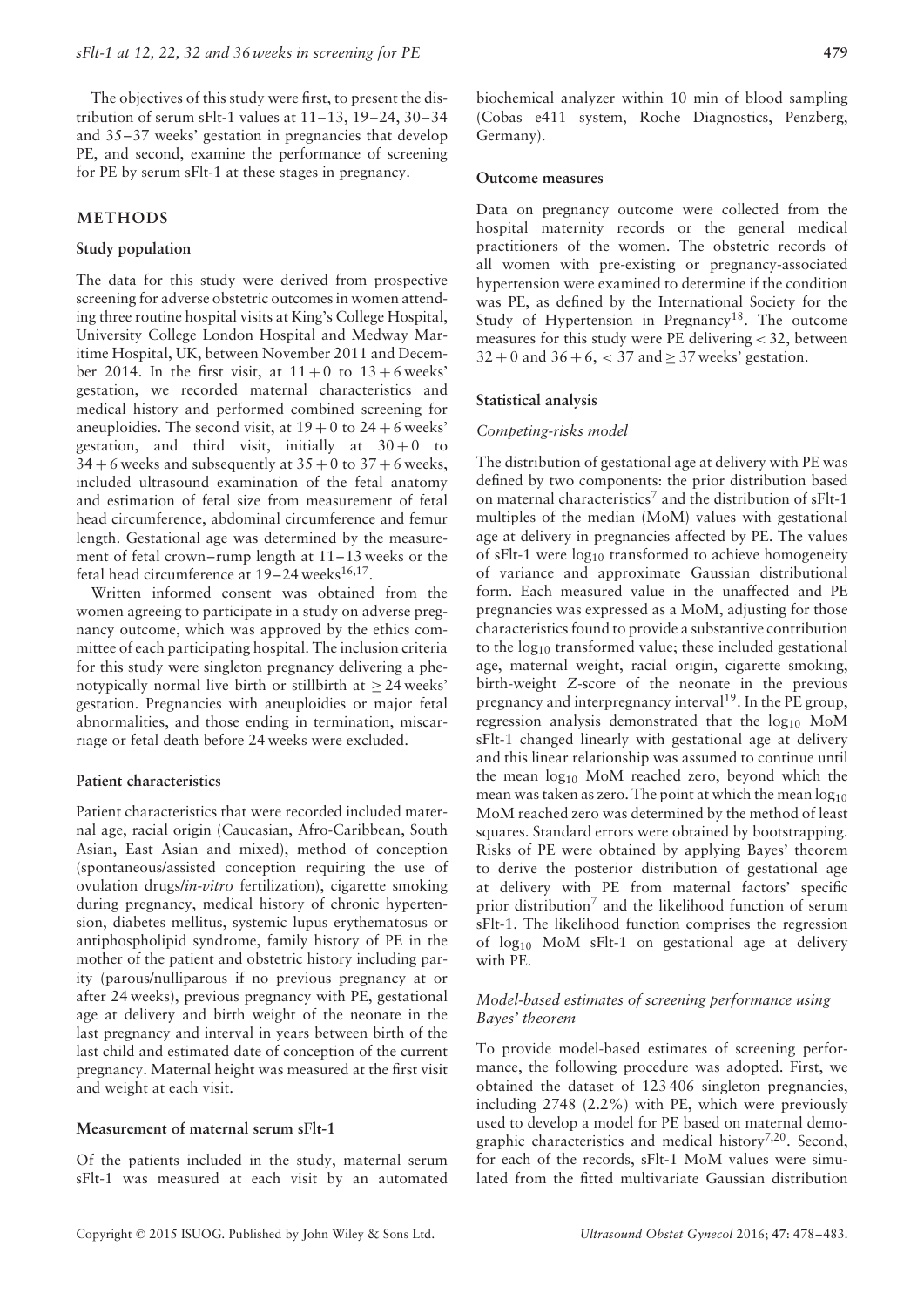for  $log_{10}$  transformed MoM values. Third, risks were obtained using the competing-risks model from the simulated MoM values and pregnancy characteristics. These three steps were applied to pregnancies within the normal group with no restriction on the time of delivery. Fourth, for a given false-positive rate, risks from the normal group were used to define a risk cut-off. The proportion of PE risks was then used to obtain an estimate of the associated detection rate. The area under the receiver–operating characteristics curve (AUC) was also calculated. The simulations were repeated 10 times to reduce variability due to the simulation process and provide suitably precise model-based estimates of performance.

## *Empirical performance of screening*

Five-fold cross-validation was used to assess the performance of screening for subgroups of PE according to gestational age at delivery, by models that combined maternal factors with sFlt-1. The data were divided into five equal subgroups, the model was then fitted five times to different combinations of four of the five subgroups and used to predict risk of PE in the remaining fifth of

the data. In each case, the maternal-factor model and the regression models were fitted to the training dataset, comprising four fifths on the data, and used to produce risks for the hold-out sample, comprising the remaining fifth of the data.

The statistical software package R was used for data analyses<sup>21</sup> and the survival package<sup>22</sup> was used for fitting the maternal-factors model.

# **RESULTS**

The characteristics of the study population of singleton pregnancies with measurements of serum sFlt-1 are summarized in Table 1. At each stage of screening, sFlt-1 MoM in pregnancies that developed PE was inversely related to gestational age at delivery (Figure 1). The regression equations are given in Table S1. The standard deviation for log<sub>10</sub> sFlt-1 MoM in unaffected pregnancies and in those that developed PE are given in Table S2.

Empirical and model-based performance of screening for PE by maternal factors and sFlt-1 at 11–13, 19–24, 30–34 and 35–37 weeks' gestation are shown

**Table 1** Maternal and pregnancy characteristics in women with singleton pregnancy screened at different weeks for prediction of pre-eclampsia (PE)

|                      | $11 - 13$ weeks        |                   | $19 - 24$ weeks        |                   | $30 - 34$ weeks        |                   | $35 - 37$ weeks      |                        |
|----------------------|------------------------|-------------------|------------------------|-------------------|------------------------|-------------------|----------------------|------------------------|
| Characteristic       | Normal<br>$(n = 6909)$ | PE<br>$(n = 157)$ | Normal<br>$(n = 7797)$ | PE<br>$(n = 282)$ | Normal<br>$(n = 8229)$ | PE<br>$(n = 243)$ | Normal<br>$(n=3978)$ | PE<br>$(n=65)$         |
| Maternal age (years) | 31.0                   | 31.3              | 31.0                   | 31.6              | 30.9                   | 31.5              | 31.6                 | 33.1                   |
|                      | $(26.4 - 34.7)$        | $(26.7 - 34.8)$   | $(26.5 - 34.7)$        | $(26.5 - 35.7)$   | $(26.6 - 34.7)$        | $(27.0 - 35.0)$   | $(26.8 - 35.3)$      | $(28.8 - 35.7)^*$      |
| Maternal weight (kg) | 67.8                   | 71.0              | 71.0                   | 78.0              | 77.0                   | 84.5              | 78.8                 | 84.4                   |
|                      | $(59.6 - 78.8)$        | $(63.0 - 86.9)^*$ | $(63.2 - 82.0)$        | $(68.5 - 92.0)^*$ | $(68.6 - 87.5)$        | $(72.9 - 98.5)^*$ | $(70.7 - 89.4)$      | $(76.0 - 98.3)^*$      |
| Maternal height (cm) | 165                    | 164               | 165                    | 164               | 165                    | 164               | 164                  | 165                    |
|                      | $(160 - 169)$          | $(160 - 168)$     | $(160 - 169)$          | $(160 - 168)$     | $(160 - 169)$          | $(159 - 168)^*$   | $(160 - 169)$        | $(161 - 171)$          |
| BMI $(kg/m2)$        | 24.8                   | 26.5              | 26.1                   | 28.7              | 28.2                   | 31.3              | 29.2                 | 31.0                   |
|                      | $(22.1 - 28.8)$        | $(23.3 - 32.1)^*$ | $(23.5 - 30.0)$        | $(25.4 - 33.2)^*$ | $(25.4 - 32.0)$        | $(27.9 - 35.7)^*$ | $(26.3 - 33.0)$      | $(28.0 - 34.3)^*$      |
| GA (weeks)           | 12.7                   | 12.7              | 21.9                   | 22.0              | 32.2                   | 32.1              | 36.1                 | 36.1                   |
|                      | $(12.3 - 13.1)$        | $(12.3 - 13.1)$   | $(21.2 - 22.1)$        | $(21.1 - 22.2)$   | $(32.0 - 32.5)$        | $(32.0 - 32.4)$   | $(36.0 - 36.4)$      | $(35.9 - 36.4)$        |
| Racial origin        |                        | ×,                |                        | ×,                |                        |                   |                      |                        |
| Caucasian            | 5161 (74.7)            | 86 (54.8)         | 5948 (76.3)            | 175(62.1)         | 6170 (75.0)            | 148 (60.9)        | 2939 (73.9)          | 47(72.3)               |
| Afro-Caribbean       | 1181 (17.1)            | 63(40.1)          | 1227(15.7)             | 87 (30.9)         | 1419 (17.2)            | 78 (32.1)         | 685 (17.2)           | 11(16.9)               |
| South Asian          | 286 (4.1)              | 6(3.8)            | 330(4.2)               | 9(3.2)            | 305(3.7)               | 11 $(4.5)$        | 146(3.7)             | 3(4.6)                 |
| East Asian           | 121(1.8)               | 1(0.6)            | 141(1.8)               | 6(2.1)            | 150(1.8)               | 4(1.7)            | 87(2.2)              | 1(1.5)                 |
| Mixed                | 160(2.3)               | 1(0.6)            | 151(1.9)               | 5(1.8)            | 185(2.3)               | 2(0.8)            | 121(3.0)             | 3(4.6)                 |
| Medical history      |                        |                   |                        |                   |                        |                   |                      |                        |
| Chronic hypertension | 80(1.2)                | $21(13.4)^*$      | 85(1.1)                | $32(11.3)^*$      | 94(1.1)                | $34(14.0)^*$      | 49(1.2)              | $5(7.7)^*$             |
| Diabetes mellitus    | 63(0.9)                | $5(3.2)^{*}$      | 77(1.0)                | $8(2.8)^*$        | 79(1.0)                | 3(1.2)            | 34(0.9)              | 0(0.0)                 |
| <b>SLE/APS</b>       | 9(0.1)                 | 0(0.0)            | 11(0.1)                | 0(0.0)            | 15(0.2)                | 0(0.0)            | 10(0.3)              | 0(0.0)                 |
| Cigarette smoker     | 686 (9.9)              | 11(7.0)           | 795 (10.2)             | 21(7.5)           | 836 (10.2)             | $13(5.3)^*$       | 367(9.2)             | 3(4.6)                 |
| Family history of PE | 204(3.0)               | $10(6.4)$ *       | 233(3.0)               | $17(6.0)^*$       | 242(2.9)               | 10(4.1)           | 137(3.4)             | $8(12.3)^*$            |
| Obstetric history    |                        | ×.                |                        |                   |                        | st.               |                      | $\mathbf{x}_i^{\star}$ |
| Parous               |                        |                   |                        |                   |                        |                   |                      |                        |
| No previous PE       | 3500 (50.7)            | 46(29.3)          | 3817 (49.0)            | 63(22.3)          | 3919 (47.6)            | 64(26.3)          | 2037(51.2)           | 10(15.4)               |
| Previous PE          | 255(3.7)               | 24(15.3)          | 263(3.4)               | 41 $(14.5)$       | 284(3.5)               | 37(15.2)          | 90(2.3)              | 8(12.3)                |
| Nulliparous          | 3154 (45.7)            | 87(55.4)          | 3717 (47.7)            | 178 (63.1)        | 4026 (48.9)            | 142 (58.4)        | 1851 (46.5)          | 47(72.3)               |
| Interpregnancy       | 3.0                    | 4.1               | 3.0                    | 4.4               | 3.1                    | 3.8               | 3.1                  | 4.5                    |
| interval (years)     | $(2.0 - 5.0)$          | $(2.3 - 7.2)^*$   | $(1.9-4.9)$            | $(2.6 - 6.7)^*$   | $(2.1 - 5.2)$          | $(2.4 - 6.2)$     | $(2.1 - 5.1)$        | $(2.3 - 8.7)$          |

Data are given as median (interquartile range) or *n* (%). APS, antiphospholipid syndrome; BMI; body mass index; GA, gestational age at screening; SLE, systemic lupus erythematosus. Comparisons with normal group: chi-square or Fisher's exact tests for categorical variables and Mann–Whitney *U*-test for continuous variables: \**P <* 0.05.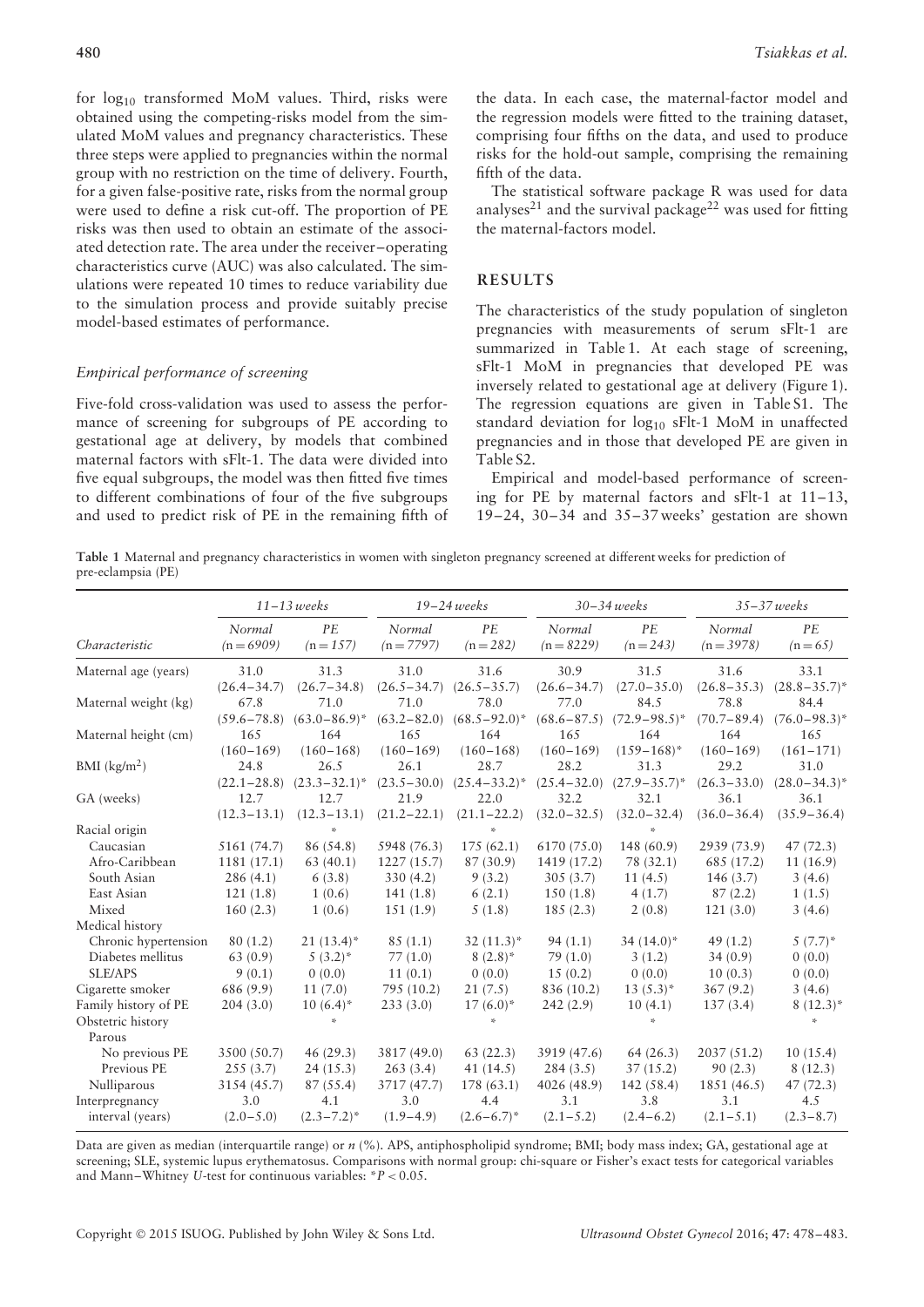

**Figure 1** Relationship between serum soluble fms-like tyrosine kinase-1 multiples of the median (MoM) and gestational age (GA) at delivery in pregnancies with pre-eclampsia, with screening at: (a) 11–13, (b) 19–24, (c) 30–34 and (d) 35–37 weeks' gestation. Regression lines  $(- - )$  are shown.

**Table 2** Empirical and model-based detection rates of pre-eclampsia (PE) by screening with maternal factors and a combination of maternal factors and serum soluble fms-like tyrosine kinase-1 at 11–13, 19–24, 30–34 and 35–37 weeks' gestation

| Screening                       | Detection rate of PE delivering:               |               |                                                |              |                                                |              |                                                |              |  |  |
|---------------------------------|------------------------------------------------|---------------|------------------------------------------------|--------------|------------------------------------------------|--------------|------------------------------------------------|--------------|--|--|
|                                 | $<$ 32 weeks                                   |               | $32 + 0$ to $36 + 6$ weeks                     |              | $<$ 37 weeks                                   |              | $>$ 37 weeks                                   |              |  |  |
|                                 | Empirical<br>$(95\% \text{ CI})$ $(%$<br>(n/N) | Model<br>(% ) | Empirical<br>$(95\% \text{ CI})$ $(%$<br>(n/N) | Model<br>(%) | Empirical<br>$(95\% \text{ CI})$ $(%$<br>(n/N) | Model<br>(%) | Empirical<br>$(95\% \text{ CI})$ $(%$<br>(n/N) | Model<br>(%) |  |  |
| Maternal factors<br>$FPR = 5\%$ |                                                |               |                                                |              |                                                |              |                                                |              |  |  |
| $11 - 13$ weeks                 | $40(12-74)$ $4/10$                             | 41            | $35(21-52)14/40$                               | 31           | $36(23-51)18/50$                               | 34           | 26 (18-36) 28/107                              | 26           |  |  |
| $19-24$ weeks                   | 40 $(16-68)$ 6/15                              | 41            | 28 (16-42) 15/54                               | 31           | $30(20-43)21/69$                               | 34           | 24 (19-31) 52/213                              | 26           |  |  |
| $30 - 34$ weeks                 |                                                |               | 26 (14-40) 12/47                               | 31           | 26 (14-40) 12/47                               | 31           | 28 (22-35) 55/196                              | 26           |  |  |
| $35 - 37$ weeks                 |                                                |               |                                                |              |                                                |              | $19(10-31)12/62$                               | 26           |  |  |
| $FPR = 10\%$                    |                                                |               |                                                |              |                                                |              |                                                |              |  |  |
| $11 - 13$ weeks                 | $60(26-88)$ 6/10                               | 52            | 53 (36-68) 21/40                               | 45           | 54 (39–68) 27/50                               | 47           | 35 (26-44) 37/107                              | 37           |  |  |
| $19-24$ weeks                   | 53 (27-79) 8/15                                | 52            | $41(28-55)$ 22/54                              | 45           | $43(32-56)30/69$                               | 47           | 34 (27-41) 72/213                              | 37           |  |  |
| $30 - 34$ weeks                 |                                                |               | 36 (23-51) 17/47                               | 45           | $36(23-51)$ 17/47                              | 45           | 37 (30-44) 73/196                              | 37           |  |  |
| $35 - 37$ weeks                 |                                                |               |                                                |              |                                                |              | 29 (18-42) 18/62                               | 37           |  |  |
| Combined                        |                                                |               |                                                |              |                                                |              |                                                |              |  |  |
| $FPR = 5\%$                     |                                                |               |                                                |              |                                                |              |                                                |              |  |  |
| $11 - 13$ weeks                 | $40(12-74)$ $4/10$                             | 41            | $35(21-52)14/40$                               | 31           | $36(23-51)18/50$                               | 34           | 26 (18-36) 28/107                              | 27           |  |  |
| $19-24$ weeks                   | 53 (27-79) 8/15                                | 54            | $26(15-40)14/54$                               | 32           | $32(21-44)22/69$                               | 38           | 28 (22-34) 59/213                              | 26           |  |  |
| $30 - 34$ weeks                 |                                                |               | 81 (67-91) 38/47                               | 87           | 81 (67-91) 38/47                               | 91           | 37 (30-44) 72/196                              | 40           |  |  |
| $35 - 37$ weeks                 |                                                |               |                                                |              |                                                |              | 58 (45 - 70) 36/62                             | 56           |  |  |
| $FPR = 10\%$                    |                                                |               |                                                |              |                                                |              |                                                |              |  |  |
| $11 - 13$ weeks                 | $60(26-88)$ 6/10                               | 52            | 53 (36-68) 21/40                               | 44           | 54 (39–68) 27/50                               | 46           | 35 (26-44) 37/107                              | 37           |  |  |
| $19-24$ weeks                   | 73 (45-92) 11/15                               | 65            | 48 (34-62) 26/54                               | 44           | 54 (41-66) 37/69                               | 50           | 37 (31-44) 79/213                              | 37           |  |  |
| $30 - 34$ weeks                 |                                                |               | 91 (80-98) 43/47                               | 93           | 91 (80-98) 43/47                               | 95           | 49 (42-57) 97/196                              | 52           |  |  |
| $35 - 37$ weeks                 |                                                |               |                                                |              |                                                |              | $69(56-80)$ 43/62                              | 69           |  |  |

FPR, false-positive rate.

in Tables 2 and S3 and Figure 2. In general, there was good agreement between empirical and model-based results. Measurement of sFlt-1 at 11–13 weeks did not improve the prediction of PE achieved by maternal factors alone, sFlt-1 at 19–24 weeks improved the prediction of PE delivering *<* 37 weeks but not for those delivering  $\geq$  37 weeks, sFlt-1 at 30–34 weeks improved the prediction of PE delivering  $<$  37 and  $\geq$  37 weeks and sFlt-1 at 35–37 weeks improved the prediction of PE delivering  $\geq$  37 weeks.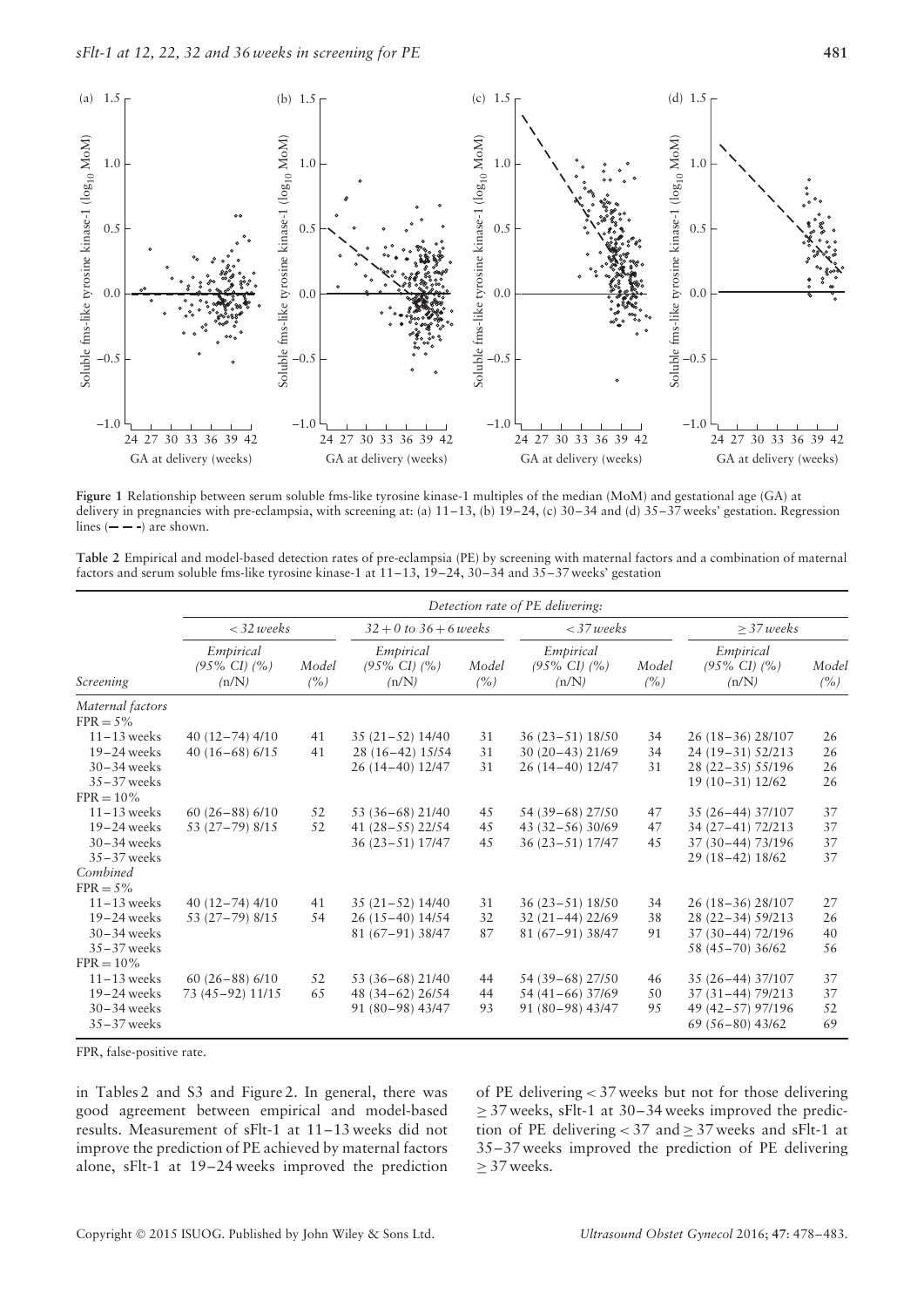

**Figure 2** Empirical detection rate (DR) of pre-eclampsia delivering: (a) < 32; (b) at  $32 + 0$  to  $36 + 6$ ; (c) < 37; and (d) > 37 weeks' gestation, when screening by maternal factors  $\left( \bullet \right)$  and by a combination of maternal factors with serum soluble fms-like tyrosine kinase-1 (o) at 11–13, 19–24, 30–34 and 35–37 weeks' gestation. Vertical lines represent 95% CIs. Adjacent circles without 95% CI represent model-based DR. FPR, false-positive rate; GA, gestational age.

#### **DISCUSSION**

#### **Principal findings of the study**

The findings of this study demonstrate that serum sFlt-1, measured in the second and third trimesters of pregnancy, improves the prediction of PE provided by maternal factors alone. In pregnancies that develop PE, serum sFlt-1 is increased and the separation in MoM values from normal is greater with earlier than later gestational age at which delivery for PE becomes necessary; consequently, the performance of screening is superior for PE delivering *<* 37 weeks than PE delivering ≥ 37 weeks. The slope of regression lines of sFlt-1 MoM with gestational age at delivery in pregnancies that develop PE increases with advancing gestational age at screening; consequently, the performance of screening for PE delivering at  $32+0$  to  $36+6$  weeks is superior with screening at 32 than at 22 weeks and the performance of screening for PE delivering  $> 37$  weeks is superior with screening at 36 weeks than at earlier gestations.

#### **Strengths and limitations**

The strengths of this screening study for PE in the three trimesters of pregnancy are first, examination of women attending for routine care, second, recording of data on maternal characteristics and medical history to identify known risk factors associated with PE, third, measurement of serum sFlt-1 by automated machines that provide reproducible results within 40 min of sampling so that complete assessment and counseling

can potentially be undertaken at the same hospital visit, fourth, expression of the values of serum sFlt-1 as MoM after adjustment for factors that affect the measurements, and fifth, use of Bayes' theorem to combine the prior risk from maternal factors with sFlt-1 to estimate patient-specific risks and the performance of screening for PE delivering at different stages in pregnancy.

A potential limitation of the study is that the performance of screening by a model derived and tested using the same dataset is overestimated. We used cross-validation to reduce this effect and demonstrated that, in general, there was good agreement between the modeled and empirical performance.

#### **Comparison with previous studies**

Several studies have documented that serum sFlt-1 concentration is increased in the few weeks preceding the clinical onset of  $PE^{10-14}$ . Case–control studies have reported that, in pregnancies that develop either early or late PE, serum sFlt-1 is increased from the first trimester and that inclusion of this measurement improves the prediction of screening with multiple biophysical and biochemical markers<sup>23,24</sup>.

In this study, we examined the performance of screening by a combination of maternal factors and serum sFlt-1, compared to screening with maternal factors alone, in the prediction of early, intermediate and late PE and documented the relationship between gestational age at screening and performance of the test. Measurement of sFlt-1 at 11–13 weeks did not improve the prediction of PE achieved by maternal factors alone.